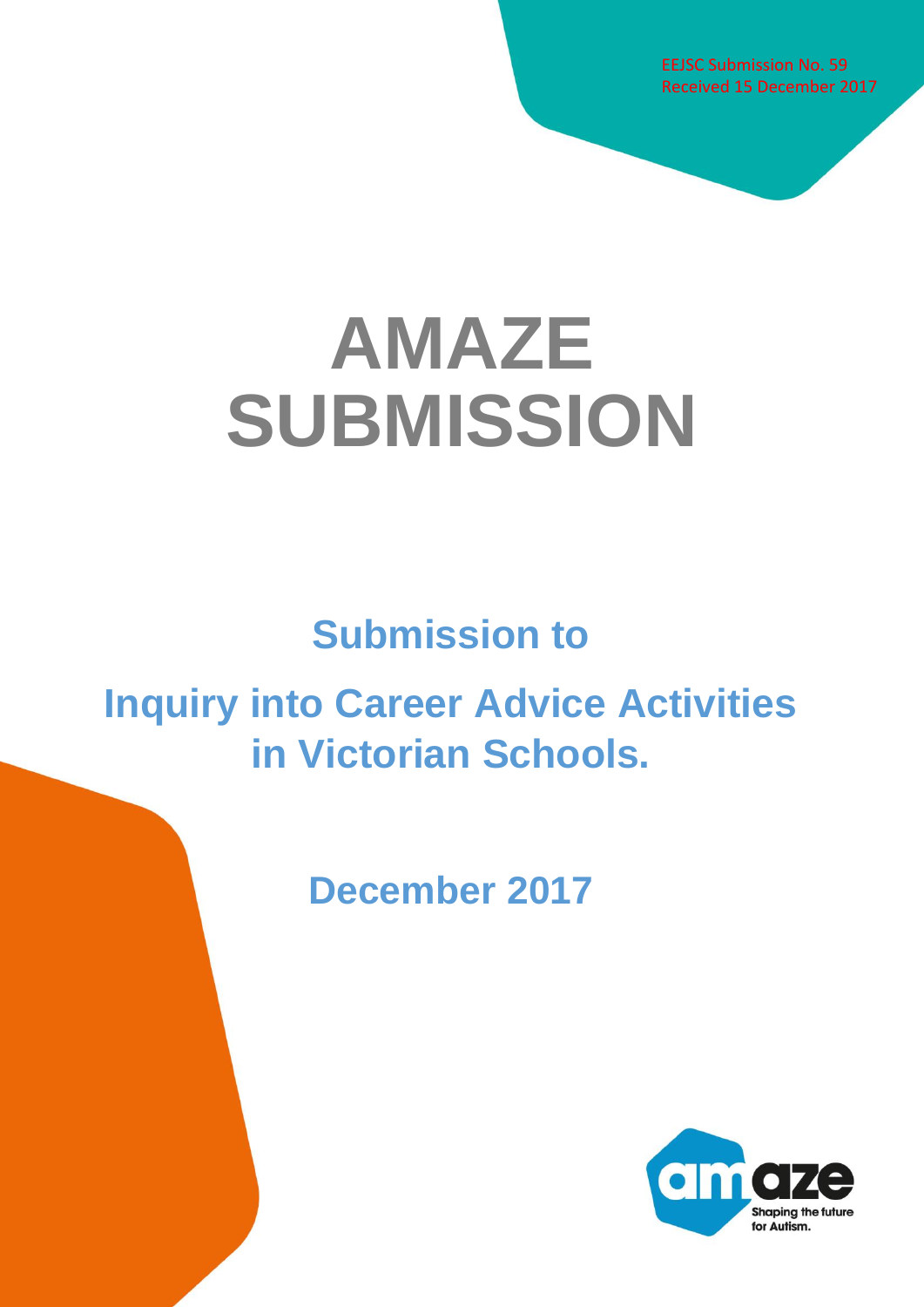# Contents

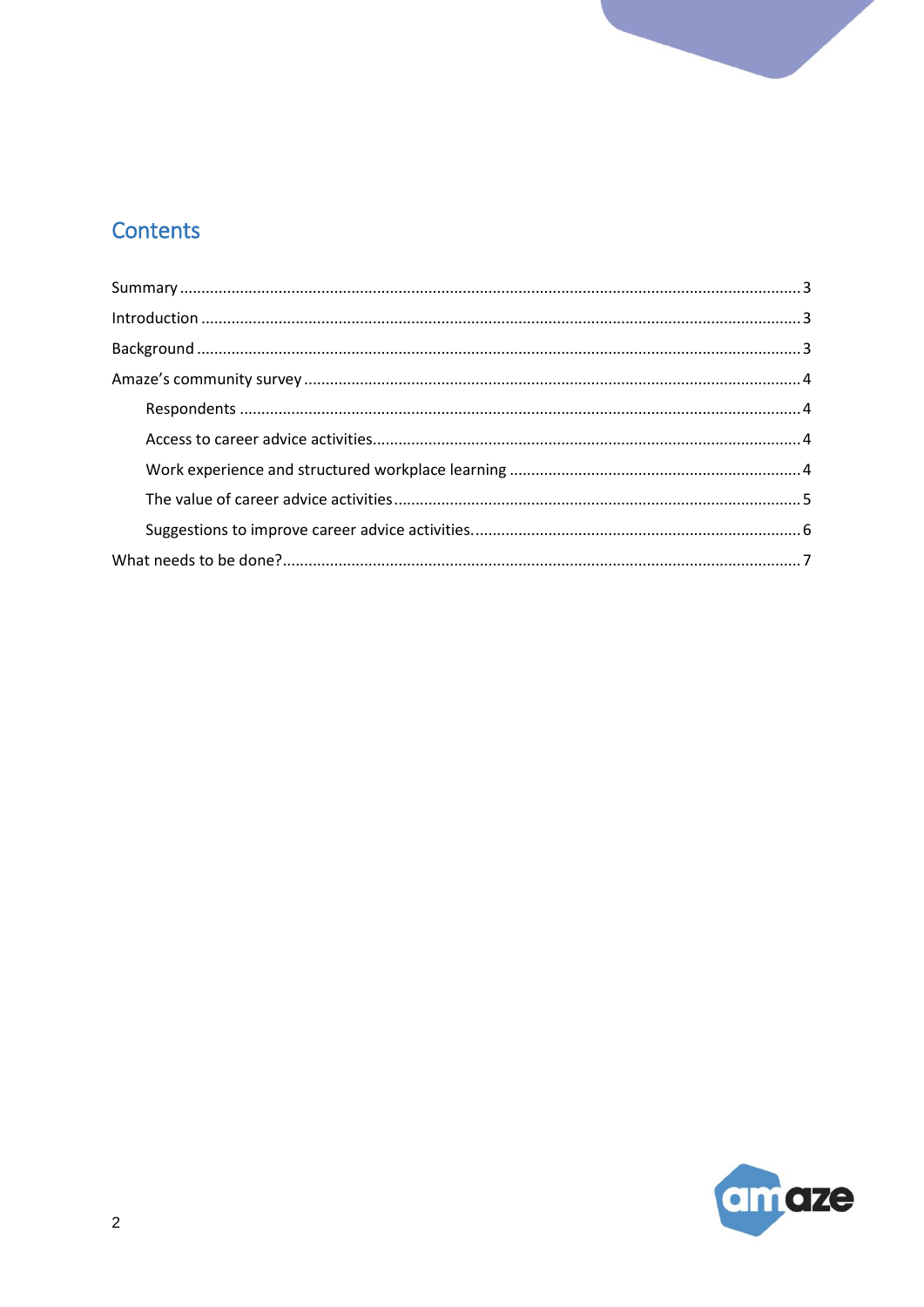#### **Summary**

- <span id="page-2-0"></span>In Australia, the unemployment rate for autistic people is 31.6%. This is three times the rate of people with disability, and almost six times the rate of people without disability.
- An Amaze survey in 2016 found that only 50% of respondents had been able to find employment, with 94% reporting that they had not received enough support to help find a job
- Career advice activities in Victorian schools lack consistency and co-ordination, and often fail to meet the needs of autistic students.
- Inadequate career advice activities are contributing to poor post-school outcomes and experiences, including low employment rates among autistic people.
- Amaze recommends that the Victorian Government develop, implement and fund a Post-School Transitions Policy for autistic students (ideally as a component of an updated State Autism Plan).

### <span id="page-2-1"></span>**Introduction**

Amaze welcomes the opportunity to provide a submission to the Victorian Parliament's Economic, Education, Jobs and Skills Committee's *Inquiry into Career Advice Activities in Victorian Schools.* As the peak body for autistic people and their families in Victoria, we strongly support an examination of whether career advice activities in Victorian schools are meeting the needs of ALL school leavers, including autistic students.

Strengths based and evidence informed career advice activities, as part of comprehensive school to work transition programs in Victorian schools are essential to support autistic people to enter and stay in the labour market. A failure to prepare autistic students leaves them vulnerable to social exclusion and isolation. In 2015, the Organisation for Economic Cooperation and Development (OECD) identified post-school transition (along with a quality education) as a key area of reform for member states to assist school leavers to enter and stay in the labour market.<sup>1</sup>

## <span id="page-2-2"></span>**Background**

Young autistic adults can bring a range of strengths, interests and skills to their careers and the workforce, often demonstrating exemplary characteristics in the areas of visual thinking, attention to detail, honesty, efficiency, precision, consistency, low absenteeism and disinterest in office politics.<sup>2</sup>

However, currently in Australia autistic people experience poorer school and post-school outcomes compared to people with other disabilities and those without disability. In 2015, the unemployment rate for autistic people was 31.6%. This was three times the rate of people with disability, and almost six times the rate of people without disability.<sup>3</sup> A survey conducted by Amaze of the autism community in Victoria in 2016 found that only 50% of respondents had been able to find employment, with 94% reporting that they had not received enough support to help find a job.

The experiences of young autistic people in education attainment are also very poor, with autistic students being more likely to disengage from school and training than their neurotypicals peers. Autistic students are less likely to complete Year 10, Year 12 and education qualifications beyond school than people without disabilities.<sup>4</sup> Late commencement of career advice activities could

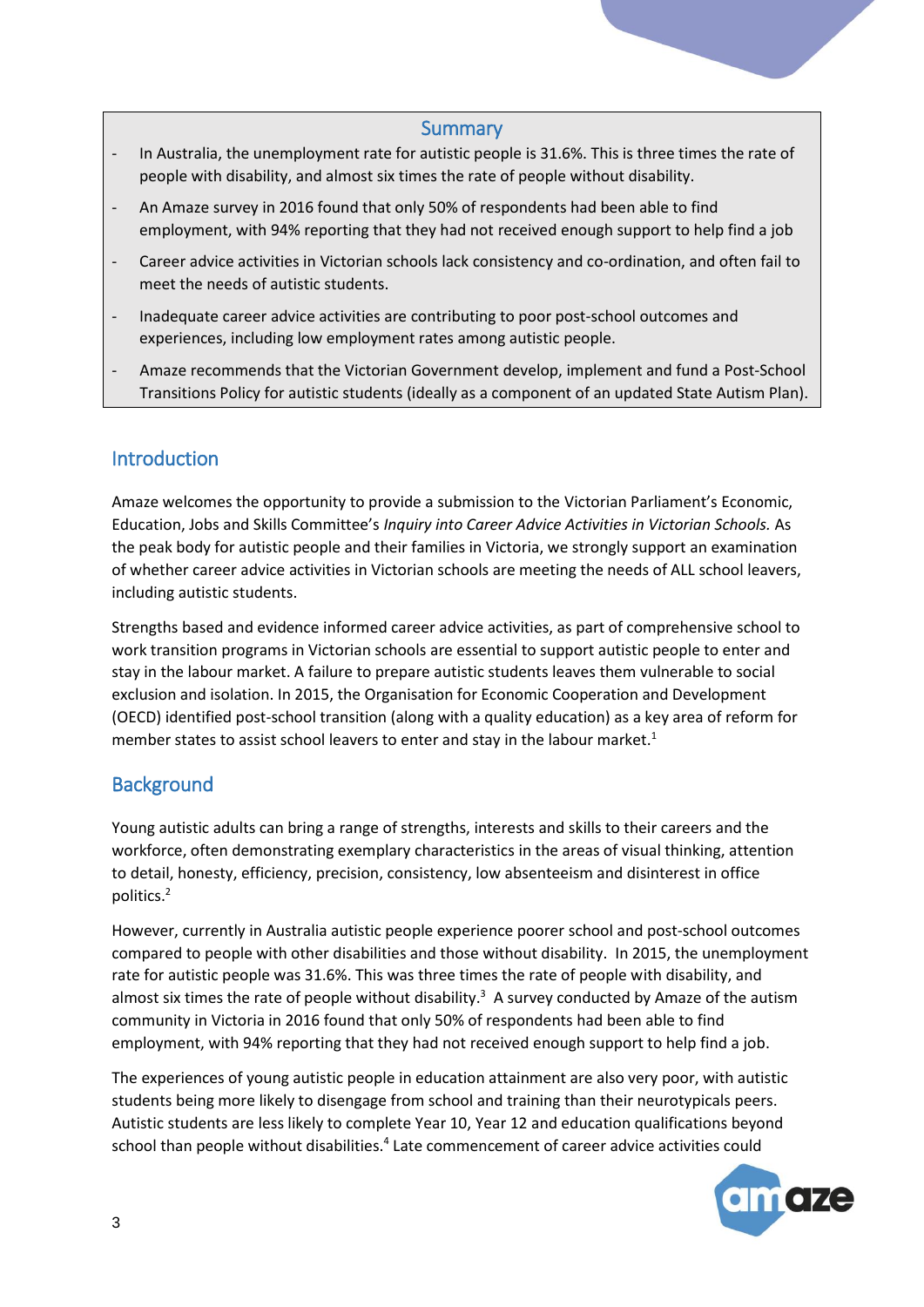therefore mean that many autistic students have already left school before these activities have been available to them.

There is evidence that low employment rates among people with disabilities, including autistic people, are driven by poor career pathways, ad hoc and fragmented support, low expectations, limited career information and advice and inflexible employment services. They are also driven by poor education outcomes for autistic students, resulting from an education system that continually fails to meet their needs.<sup>5</sup>

There is evidence that post-school transition programs for students with disability can be poor due to:

- $\triangleright$  The absence of a mandated, co-ordinated and consistent approach across schools, and clear accountability for providing post-school transition support;
- $\triangleright$  Low expectations of students with disability's capacity, value, individuality and future;
- $\triangleright$  Teachers being inadequately trained in transition planning, a lack of resources and a lack of funding to support career planning for students with disability; and
- $\triangleright$  Students with disability being channelled into ADEs as opposed to open employment opportunities.<sup>6</sup>

#### <span id="page-3-0"></span>Amaze's community survey

To inform its submission to this inquiry, Amaze sought to survey current autistic students and recent school leavers, and their families and carers, regarding their experiences of career transition activities in Victorian schools. This survey was only open for a short period (23 November to 6 December 2017), during the consultation period for this inquiry, and it received 10 valid responses.

#### <span id="page-3-1"></span>**Respondents**

Responses were received from family members and carers of young autistic people, with four respondents identifying as autistic parents of a young autistic person. Unfortunately, we did not receive any responses from autistic students or recent school leavers. Half of respondents to the survey care for a young person leaving school in the next two years, and half care for a young person that left school in the past five years. Of their young people, eight attended or attend a mainstream public/government school and two attended or attend a special public/government school. No response were received from carers of students in private or independently owned school settings.

#### <span id="page-3-2"></span>Access to career advice activities

The survey results demonstrated an inconsistent approach to career advice activities across Victorian schools, with five respondents reporting that the person they care for received career advice or participated in career activities at school and five reporting that the person they care for had not (with no difference between mainstream and special school settings). Furthermore, four respondents reported that the person they care for had participated in pathway planning at school, and six reported that the person they care for had not (with no significant difference between mainstream and setting school settings).

#### <span id="page-3-3"></span>Work experience and structured workplace learning

Of the respondents that care for an autistic person that had participated in career activities at school, nine reported that the career activity involved work experience, with one of these

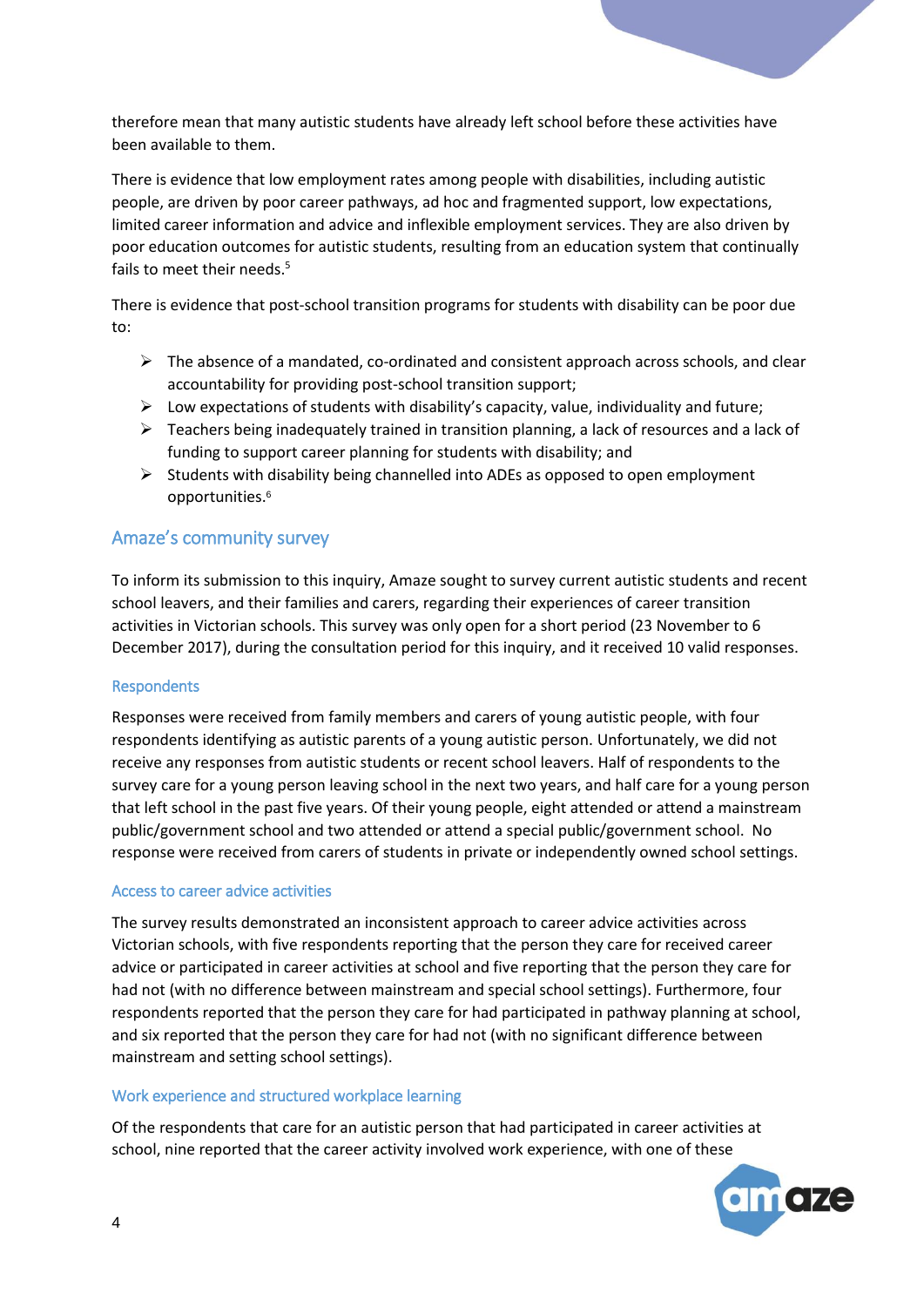

respondents reporting that the person they cared for had also participated in structured workplace learning. Qualitative feedback included:

*It was so stressful he could not go to school for a week.*

*No work experience, even in the IT department of the school because there's no-one who will take him on, even with a privately provided carer to support behaviours.*

*[I volunteer and many youth/adults state they are told to volunteer but either that's all they do](https://www.esurveycreator.com/?url=result_det&uid=1100632&f_rid=40562325)  [or no one wants to offer anything to people with autism not a job or a career like everyone else](https://www.esurveycreator.com/?url=result_det&uid=1100632&f_rid=40562325)*

Work experience roles offered were reported to include roles a[t Coles, Woolworths, a council](https://www.esurveycreator.com/?url=result_det&uid=1100632&f_rid=40561123)  [gardening service,](https://www.esurveycreator.com/?url=result_det&uid=1100632&f_rid=40561123) and as a [chef, teacher, tennis coach and video store attendant.](https://www.esurveycreator.com/?url=result_det&uid=1100632&f_rid=40561438) 

Only two respondents reported that the person they care for had any choice over the work experience option available to them. In response to whether it was difficult to find a work experience place, responses included:

*[No, but only because it was provided by family.](https://www.esurveycreator.com/?url=result_det&uid=1100632&f_rid=40561438)*

*[Yes no one would assist](https://www.esurveycreator.com/?url=result_det&uid=1100632&f_rid=40562325)*

*[No, it was our local video store we had been attending for years. The owner knew us and was](https://www.esurveycreator.com/?url=result_det&uid=1100632&f_rid=40602917)  [happy to offer work experience](https://www.esurveycreator.com/?url=result_det&uid=1100632&f_rid=40602917)*

*[Yep, impossible, even through a disability employment support agency as they said he would](https://www.esurveycreator.com/?url=result_det&uid=1100632&f_rid=40900770)  [end up packing eggs! He's an IT kinda guy](https://www.esurveycreator.com/?url=result_det&uid=1100632&f_rid=40900770).*

These responses demonstrate the need to utilise family connections and networks to secure work experience opportunities.

Responses to whether the person cared for felt adequately challenged or supported in their work experience included:

*He was adequately supported - [not enough supervision. When he stopped stacking shelves at](https://www.esurveycreator.com/?url=result_det&uid=1100632&f_rid=40561123)  [the supermarkets he did nothing, because no-one told him he needed to ask for more work. The](https://www.esurveycreator.com/?url=result_det&uid=1100632&f_rid=40561123)  [Supermarket commented on this in their review at the end of the work experience. Who is](https://www.esurveycreator.com/?url=result_det&uid=1100632&f_rid=40561123)  [responsible to tell him he needs to ask for another task when he has finished the first?](https://www.esurveycreator.com/?url=result_det&uid=1100632&f_rid=40561123)*

*[Yes. The experience was positive](https://www.esurveycreator.com/?url=result_det&uid=1100632&f_rid=40561438)*

*[They feel that no one was interested in helping them. They also feel because of others](https://www.esurveycreator.com/?url=result_det&uid=1100632&f_rid=40562325)  [including teachers they aren't capable nor worthy.](https://www.esurveycreator.com/?url=result_det&uid=1100632&f_rid=40562325)*

*[No supports whatsoever. No career advice in any way shape or form.](https://www.esurveycreator.com/?url=result_det&uid=1100632&f_rid=40563387)*

*[My son really enjoyed the experience, it helped to boost his confidence and was surprised at](https://www.esurveycreator.com/?url=result_det&uid=1100632&f_rid=40602917)  [how much he was paid.](https://www.esurveycreator.com/?url=result_det&uid=1100632&f_rid=40602917)*

*[This was frustrating, worrying, demoralizing and depressing for both of us](https://www.esurveycreator.com/?url=result_det&uid=1100632&f_rid=40900770)*

#### <span id="page-4-0"></span>The value of career advice activities

Of the respondents that care for an autistic person that had participated in career activities, eight reported that the activity or advice received had not (a) helped the person they care for plan for a career after leaving school or (b) made the person feel more confident about looking for paid work. The remaining two respondents reported that the career activities participated in had helped the person they care for, by leading to apprenticeships.

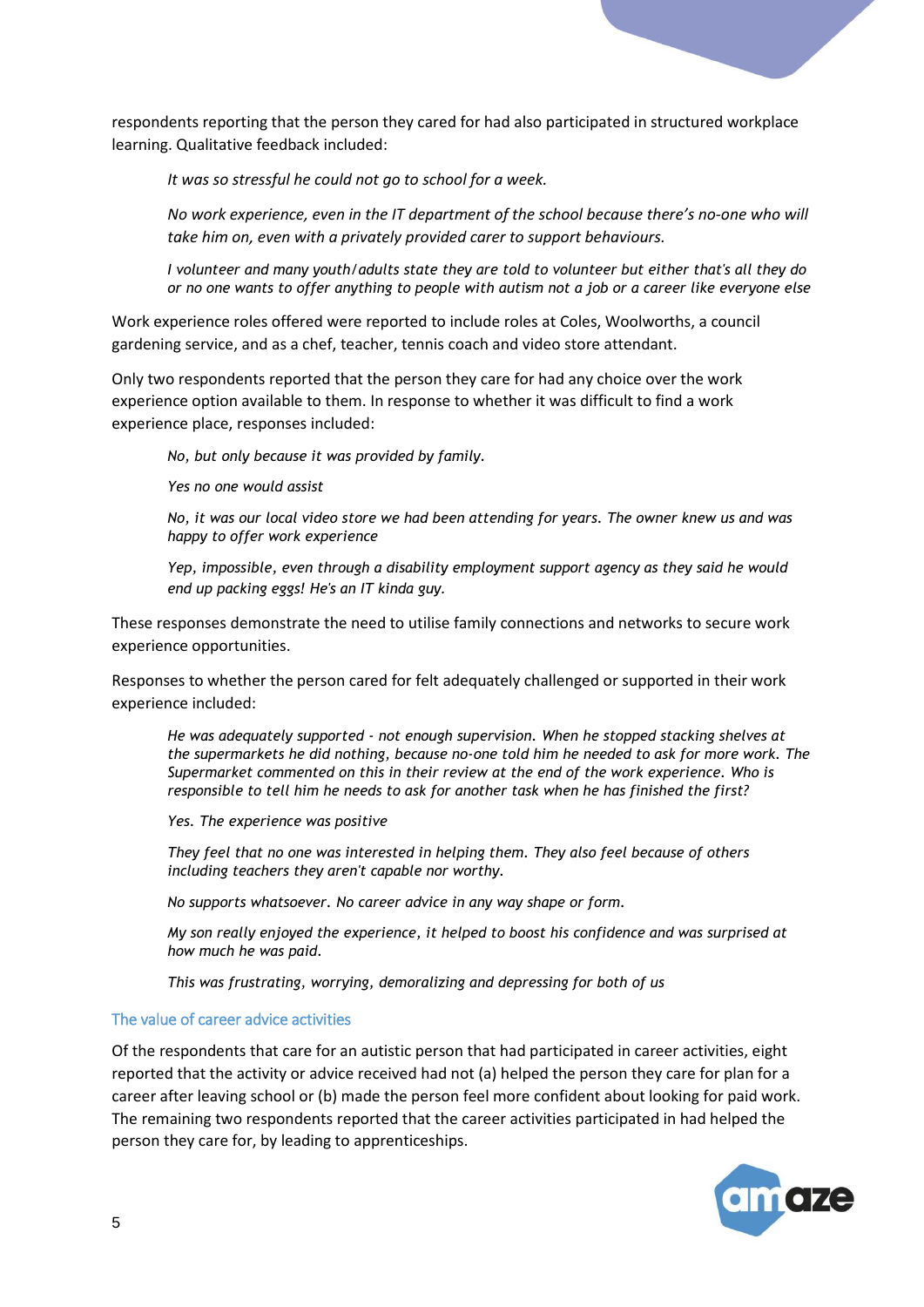Similarly, eight respondents reported that the career activities participated in did not support the person they care for to plan for a career in the industry they most want to work in, with two reporting that it did. Qualitative feedback included:

*[The person I care for wants to work in ADF but they won't accept people with autism](https://www.esurveycreator.com/?url=result_det&uid=1100632&f_rid=40562325#E11189637).*

*Computing - [no local jobs, no local TAFE, no prospect of university, no local mentors because](https://www.esurveycreator.com/?url=result_det&uid=1100632&f_rid=40900770#E11189637)  [there's so little local industry, no help to find a pathway as behaviours considered too hard to](https://www.esurveycreator.com/?url=result_det&uid=1100632&f_rid=40900770#E11189637)  [deal with](https://www.esurveycreator.com/?url=result_det&uid=1100632&f_rid=40900770#E11189637).* (Note: this respondent identified as living in a rural or remote area of Victoria)

#### <span id="page-5-0"></span>Suggestions to improve career advice activities.

Respondents commented that schools could improve the effectiveness of career advice activities for school leavers as follows:

*[This is a very difficult question, the mini careers expos held at the special schools and at the](https://www.esurveycreator.com/?url=result_det&uid=1100632&f_rid=40561123)  [TAFEs are a waste of time. The Transition Officers have a lot of kids on their books and not enough](https://www.esurveycreator.com/?url=result_det&uid=1100632&f_rid=40561123)  [time. The Special Schools don't have Careers Advisers like Secondary Schools have, probably](https://www.esurveycreator.com/?url=result_det&uid=1100632&f_rid=40561123)  [because of funding.](https://www.esurveycreator.com/?url=result_det&uid=1100632&f_rid=40561123)*

*[They could offer more support and advice for the work experience placements so as to make it](https://www.esurveycreator.com/?url=result_det&uid=1100632&f_rid=40561438)  [easier for students with auditory processing and organisational issues \(autism\) to find a placement](https://www.esurveycreator.com/?url=result_det&uid=1100632&f_rid=40561438)  [somewhere relevant to their interests.](https://www.esurveycreator.com/?url=result_det&uid=1100632&f_rid=40561438)*

*[They should assist the person with a strengths based approach after all they](https://www.esurveycreator.com/?url=result_det&uid=1100632&f_rid=40562325) are supposed to be [anyway but few practice it. Spend time with the person, help them decide, possibly career](https://www.esurveycreator.com/?url=result_det&uid=1100632&f_rid=40562325)  [counselling, SLES, pathways program \(which I have been told they are supposed to do but never](https://www.esurveycreator.com/?url=result_det&uid=1100632&f_rid=40562325)  [happened\)........but more importantly they should be](https://www.esurveycreator.com/?url=result_det&uid=1100632&f_rid=40562325) held accountable really accountable lose [funding if they do not assist](https://www.esurveycreator.com/?url=result_det&uid=1100632&f_rid=40562325)*

*[Have PROPER councillors, career advisors that are FULLY QUALIFIED in the disability sectors with](https://www.esurveycreator.com/?url=result_det&uid=1100632&f_rid=40563387)  [the schools.](https://www.esurveycreator.com/?url=result_det&uid=1100632&f_rid=40563387)*

*[They could act as a go between for students on the spectrum and potential employers.](https://www.esurveycreator.com/?url=result_det&uid=1100632&f_rid=40602917)*

*[Perhaps, they could have supported my son to arrange work experience within the school, instead](https://www.esurveycreator.com/?url=result_det&uid=1100632&f_rid=40900770)  [of saying "first in, first served" then giving the only possible option my son had to a neuro-typical](https://www.esurveycreator.com/?url=result_det&uid=1100632&f_rid=40900770)  [who could have worked almost anywhere and had the executive functioning and social skills to go](https://www.esurveycreator.com/?url=result_det&uid=1100632&f_rid=40900770)  [and see the IT guys at school without delay while my son hadn't realised that he would be required](https://www.esurveycreator.com/?url=result_det&uid=1100632&f_rid=40900770)  to do that. Also, when and (sic) [online computer course looks like the only option then the school](https://www.esurveycreator.com/?url=result_det&uid=1100632&f_rid=40900770)  [could have done MUCH more to find a mentor, previous student, tutor or interested carer to](https://www.esurveycreator.com/?url=result_det&uid=1100632&f_rid=40900770)  [support my son to access and find his way through such a course.](https://www.esurveycreator.com/?url=result_det&uid=1100632&f_rid=40900770)*

Further comments from respondents included:

*[My son is 21 and has a Cert II in Horticulture, Cert II in Hospitality, Certificate I of Transition](https://www.esurveycreator.com/?url=result_det&uid=1100632&f_rid=40561123)  [Education and Certificate I of Work Education, and no career prospects unless he gets involved](https://www.esurveycreator.com/?url=result_det&uid=1100632&f_rid=40561123)  with one of the Disability [Work Providers. Many of his friends are in the same position.](https://www.esurveycreator.com/?url=result_det&uid=1100632&f_rid=40561123)*

*[It is difficult for kids on the spectrum to find work and a lot don't seem to qualify for any](https://www.esurveycreator.com/?url=result_det&uid=1100632&f_rid=40602917)  [assistance from Centrelink. There are too many hoops to jump through it becomes a very](https://www.esurveycreator.com/?url=result_det&uid=1100632&f_rid=40602917)  [stressful experience for them and for their parents.](https://www.esurveycreator.com/?url=result_det&uid=1100632&f_rid=40602917)*

*[I hope other stories you hear in this survey are more positive. I can't help thinking that if we](https://www.esurveycreator.com/?url=result_det&uid=1100632&f_rid=40900770)  [lived in the city there would have been a computer course running at VCE level in the school](https://www.esurveycreator.com/?url=result_det&uid=1100632&f_rid=40900770)  [and lots of businesses willing to offer a work experience placement to my son, and a](https://www.esurveycreator.com/?url=result_det&uid=1100632&f_rid=40900770)  [functioning local TAFE which might segue his learning, eventually, into employable skills](https://www.esurveycreator.com/?url=result_det&uid=1100632&f_rid=40900770)  [and/or university placement. As it is, he will probably end up living with me for the rest of his](https://www.esurveycreator.com/?url=result_det&uid=1100632&f_rid=40900770)  [life, collecting a pension and sitting in the corner with Pokemon on his computer. His small but](https://www.esurveycreator.com/?url=result_det&uid=1100632&f_rid=40900770)  [really lovely group of like-minded friends have had similar experiences and one of his friends is](https://www.esurveycreator.com/?url=result_det&uid=1100632&f_rid=40900770)* 

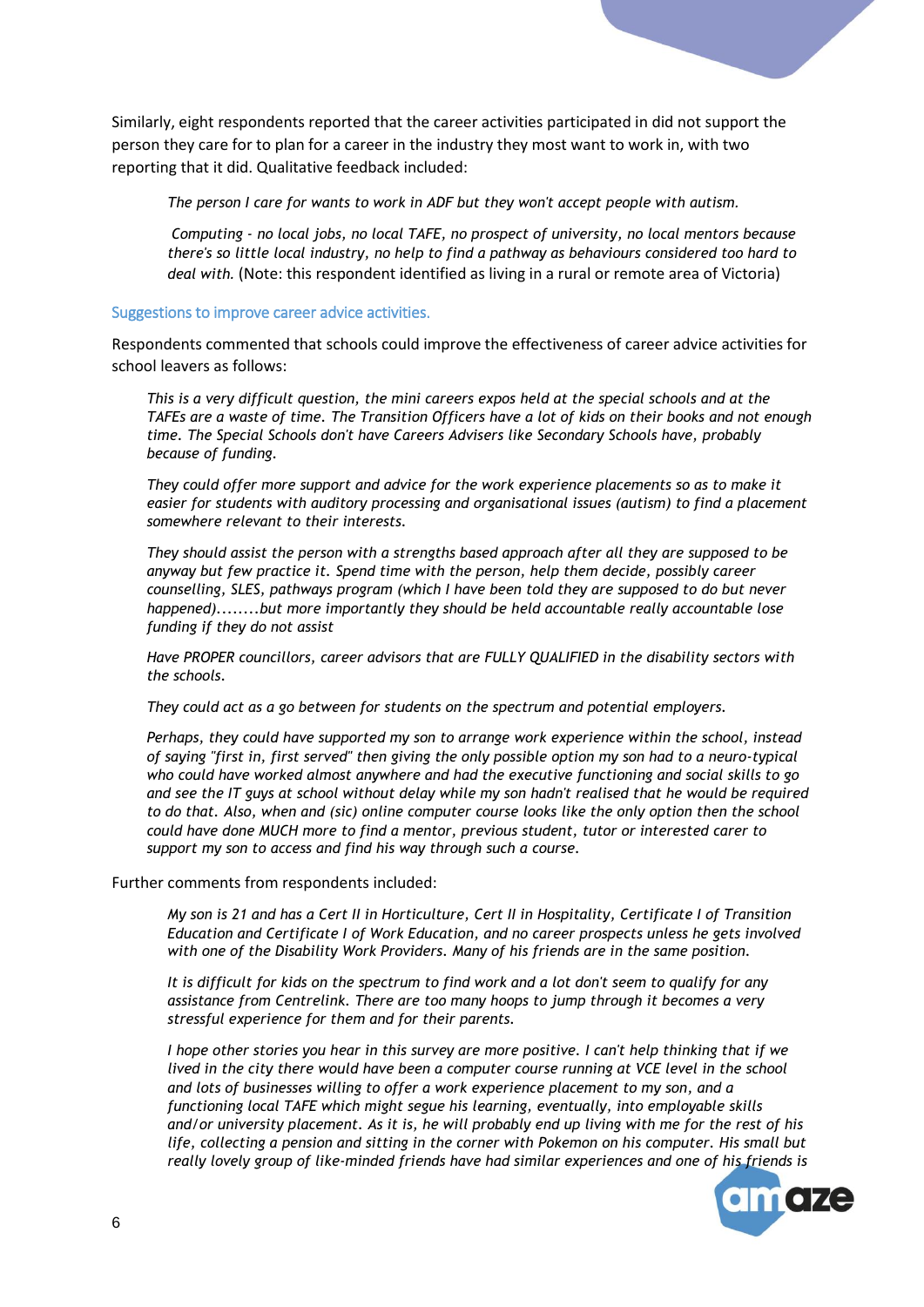

*[planning to stay home next year with nothing productive to do, in the nightmare scenario which](https://www.esurveycreator.com/?url=result_det&uid=1100632&f_rid=40900770)  [all parents I have met have feared ever since their children's diagnoses](https://www.esurveycreator.com/?url=result_det&uid=1100632&f_rid=40900770)*

# <span id="page-6-0"></span>What needs to be done?

Greater government support for career advice activities and transition programs in Victorian secondary schools is urgently needed to bridge the gap between the education environment and the workplace. There is evidence that internship programs, peer support networks, virtual reality and role play can teach valuable transition to work skills for autistic people. Age-specific and highly individualized programs are also essential to ensure that the diversity of skills and characteristics autistic people bring to the workforce are taken into account.<sup>7</sup>

In 2015, Children with Disability Australia released an Issues Paper, *Post school transition: The experiences of students with disability*. This Issues Paper reported consistent evidence that "best practice" for post-school transition requires the following elements:

- 1. **Student-focused planning with family involvement**: person centred and family centred planning that is strengths based and motivating has been found to increased selfdetermination; and improve post school outcomes.
- 2. **Student development**: schools that extend beyond life skills curriculum for students with disability, to include academic learning, experiential learning in work experience and/or vocation learning produce more positive outcomes for students;
- 3. **Program structure and Interagency collaboration**: students and their families need to be able to access evidence based, consistent and appropriately tailored information and program support, developed in collaboration with relevant stakeholders (including students and their families, education and training, employment and welfare sectors) and regularly reviewed. <sup>8</sup>

The Issues Paper included several recommendations that should be considered in any further policy development to address the issue of career advice and transitions for people with disability.

The Victorian Department of Education and Training's Strengthened Pathways Planning Initiative (2014) incorporates many aspects of best practice identified above, aiming to strengthen career and transition planning in schools for people with disabilities. The associated *Strengthened Pathways Planning – Preparing young people with disability for a successful future beyond school* resource also provides valuable advice and tools for school staff regarding careers and transition planning for young people with disabilities, and brings together information on the options available to young people with disabilities when they leave school $9$ 

However, we are concerned that this initiative provides guidance and options only. It does not appear to have resulted in Victorian schools taking a consistent, coordinated or accountable approach to career transition activities. Nor does it inform schools, students, parents or other stakeholders of the specific needs of autistic students. It is unclear whether the impacts of this initiative are subject to ongoing evaluation. We are also concerned that it also applies only to students supported under the Program for Students with Disabilities in Victorian secondary schools, which does not include all autistic students.

Given the high numbers of autistic students in Victorian schools, the current experiences identified through our survey and the unemployment rates currently experienced by autistic people, Amaze would urge the Victorian Government to fund, develop and implement a Post-School Transitions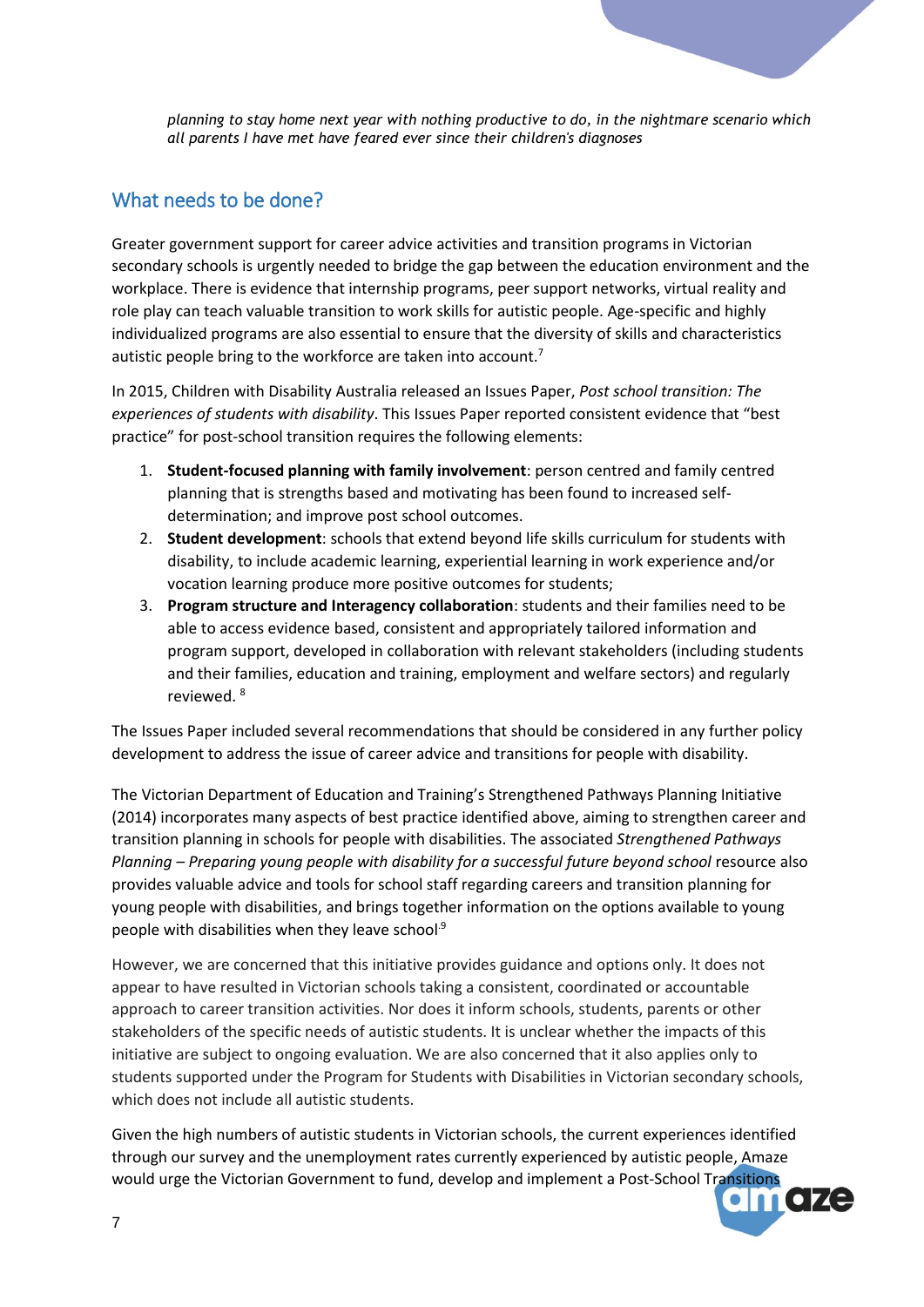Policy for autistic students (ideally as a component of an updated State Autism Plan). The policy should aim to mandate evidence informed career activities, support consistency and educate and school staff, employers, parents and other stakeholders involved in career transition activities about the specific needs of autistic students. It should also include best practice transition planning guidelines, including with respect to work experience, strengths based individual career planning, and ongoing support following school - focusing on achieving the person's full potential. Given the currently poor education attainment rates for autistic students, it should support career planning activities as early as possible in secondary school, ideally beginning in Year 7 and forming part of the curriculum every year thereafter.